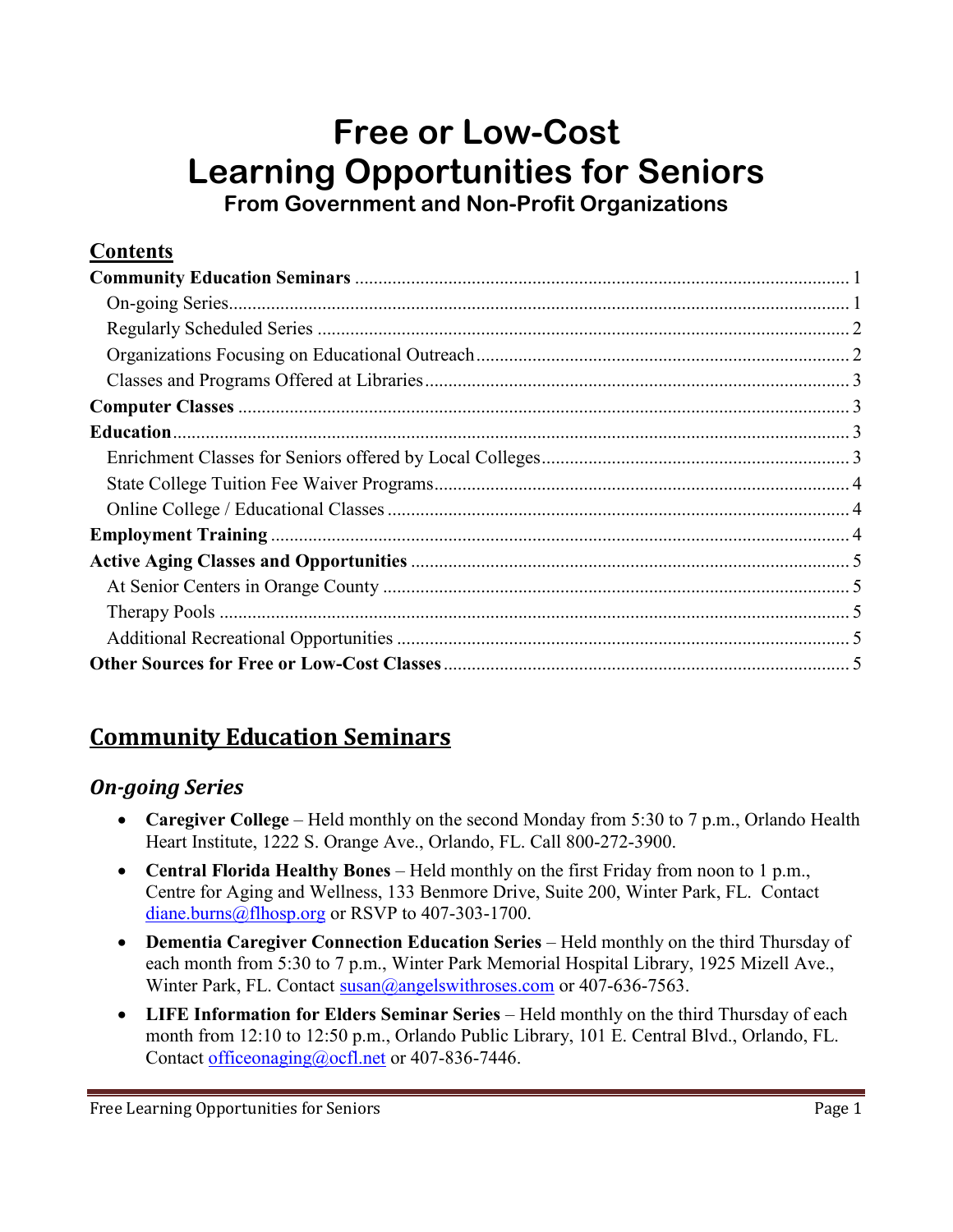### <span id="page-1-0"></span>*Regularly Scheduled Series*

- **Caregiving Matters** For caregivers of someone with dementia. Contact [info@adrccares.org](mailto:info@adrccares.org) or 407-843-1910.
- **FUNctional Independence Training** An eight-week course for individuals interested in improving balance and reducing their chance of falling. Contact [www.functionalindependencetraining.com](http://www.functionalindependencetraining.com/) or 407-949-1525.
- **Orange County Sheriff's Senior Academy** Six-week series for individuals interested in reducing their chance of being a victim of crime, exploitation or fraud. Contact [www.ocso.com](http://www.ocso.com/)  or 407-254-7375.
- **Savvy Caregiver** For caregivers of someone with dementia. Held for six consecutive weeks in different locations across Central Florida. Contact [info@adrccares.org](mailto:info@adrccares.org) or 407-843-1910.
- **Senior Resource Alliance Classes** Contact [www.sraflorida.org](http://www.sraflorida.org/) or 407-514-1806.
	- o **Living Healthy with Diabetes Workshops**  Six-week series for individuals with type 2 diabetes.
	- o **Living Healthy Workshops**  Six-week series for individuals with chronic health conditions.
	- o **Matter of Balance Workshops –** Eight-week series for individuals wishing to reduce their risk of falling.

### *Organizations Focusing on Educational Outreach*

- **AARP –** [www.aarp.org](http://www.aarp.org/)
- **Alzheimer's Association** [www.alz.org/cnfl](http://www.alz.org/cnfl) or 800-272-3900
- **Alzheimer's and Dementia Resource Center** [www.adrccares.org](http://www.adrccares.org/) or 407-843-1910
- **Center for Independent Living** (people with disabilities) [www.cilorlando.org](http://www.cilorlando.org/) or 407-623-1070
- **Clearpoint** (money management) [www.clearpoint.org](http://www.clearpoint.org/) or 800-750-2227
- **Florida Hospital** 
	- o **Diabetes Institute** [www.floridahospitaldiabetes.com](http://www.floridahospitaldiabetes.com/) or 407-303-2822
	- o **Parkinson Outreach Center**  [fh.parkinson@flhosp.org](mailto:fh.parkinson@flhosp.org) or 407-303-5295
	- o **Additional Classes**  [www.floridahospital.com/events](http://www.floridahospital.com/events)
- **Lighthouse Central Florida** (people with vision impairments)  [www.lighthousecentralflorida.org](http://www.lighthousecentralflorida.org/) or 407-898-2483
- **Orlando Health**
	- o **Memory Disorder Clinic**  321-841-9700
	- o **Additional Classes**  [www.orlandohealth.com/news-and-events](http://www.orlandohealth.com/news-and-events)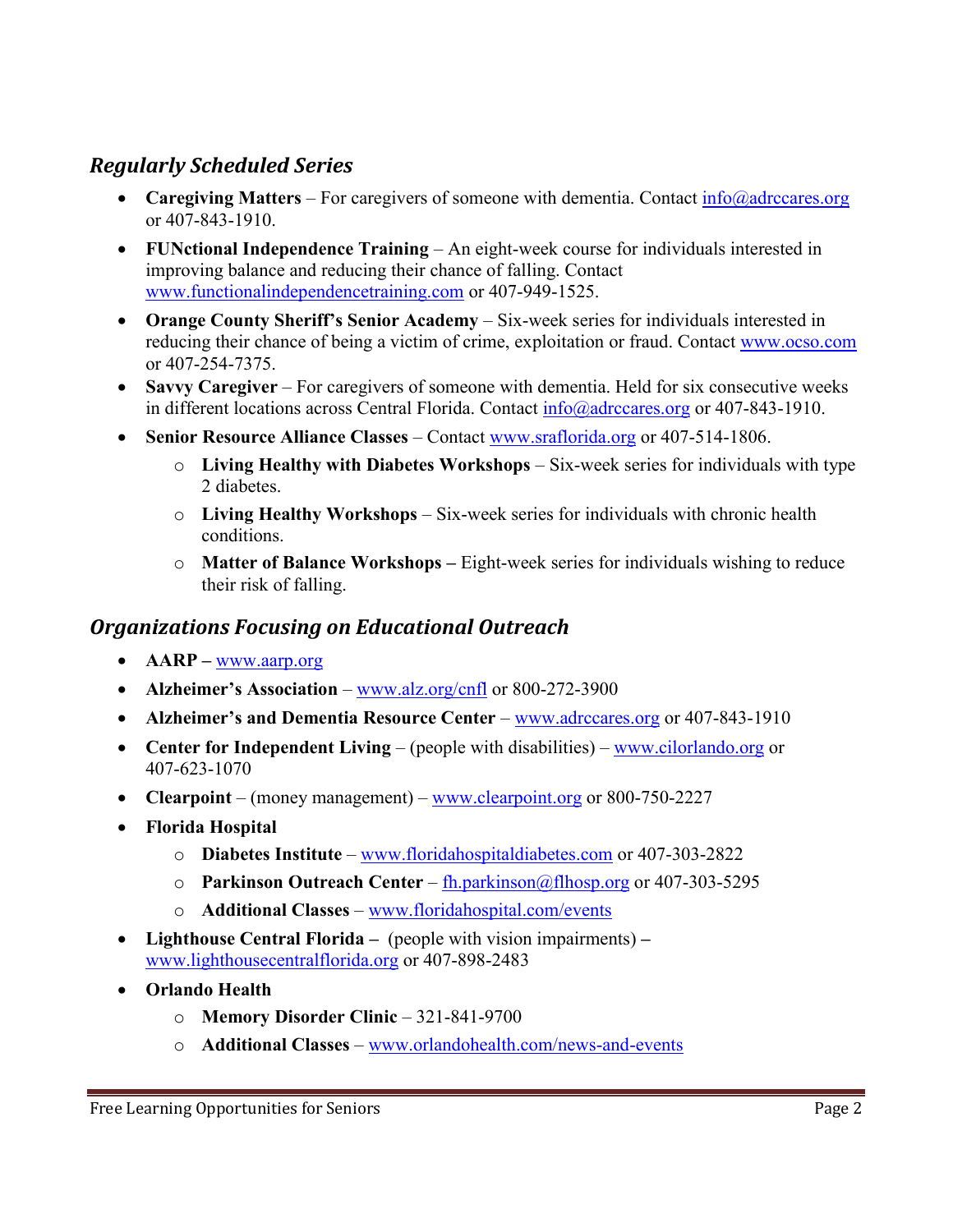- <span id="page-2-0"></span> **SHINE (Serving the Health Insurance needs of Elders)** – www.floridashine.org or 407-514-1800
- University of Florida (IFAS) Extension in Orange County Classes are offered on a wide array of topics from nutrition, cooking, chronic illness, home ownership, gardening, budget and much more. Contact http://orange.ifas.ufl.edu or 407-254-9200.

## *Classes and Programs Offered at Libraries*

Arts, computer instruction, local community resources, cooking, video production

- **Orange County Public Library System**  17 branches [www.ocls.info](http://www.ocls.info/) or 407-835-7323
- City of Maitland Library 1 branch [www.maitlandpubliclibrary.org](http://www.maitlandpubliclibrary.org/) or 407-647-7700
- **City of Winter Park Library**  1 branch [www.wppl.org](http://www.wppl.org/) or 407-623-3300
- Seminole County Public Library System 5 branches www.seminolecountyfl.gov/library or 407-665-0000

## **Computer Classes**

- **Cyber Seniors** Matches seniors with little knowledge of computers with a mentor for one-onone training over eight sessions. Contact [www.volunteersforcommunityimpact.org](http://www.volunteersforcommunityimpact.org/) or 407-298-4180.
- **Seniors Now Computer Learning Center** Offers low-cost computer classes for seniors that are taught by senior volunteers. Classes are hosted by Marks Street Senior Recreation Complex. Contact<https://seniorsnoworlando.org/> or 407-318-3256.
- **Orange County Library System** Offers an array of computer classes for individuals with an Orange County Library card. Contac[t www.ocls.info](http://www.ocls.info/) or 407-835-7323.
- **Renaissance Senior Center Computer Lab**  Offers basic computer classes and open lab for current and recent students. Call 407-254-9070.

## **Education**

## *Enrichment Classes for Seniors Offered by Local Colleges*

Literature, history, finance, performing arts, social sciences, politics

- **•** LIFE  $\omega$  UCF [www.life.ucf.edu](http://www.life.ucf.edu/) or 407-823-5433
- **Senior TARS at Rollins College** [www.rollins.edu/rcll/senior](http://www.rollins.edu/rcll/senior) or 407-646-1577
- **Stetson Lifelong Learning at Celebration** <https://celebrationfoundation.org/> or 321-939-7600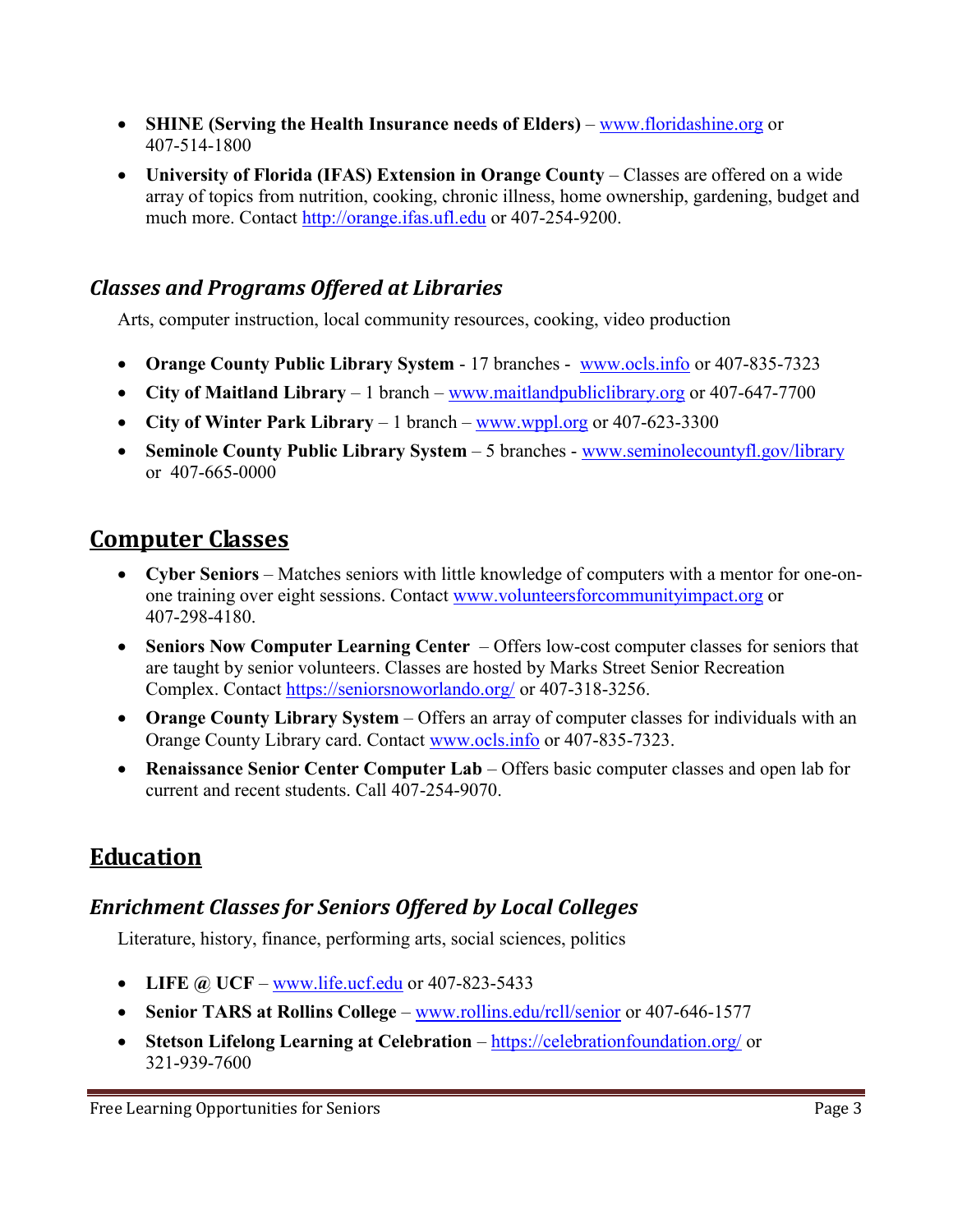#### <span id="page-3-0"></span>*State College Tuition Fee Waiver Programs*

Florida residents age 60+ are eligible for a "tuition fee waiver" at many of Florida's colleges and universities. These waivers enable residents to audit college classes, if space is available.

- **University of Central Florida** [www.registrar.ucf.edu/senior-citizen-audit-request](http://www.registrar.ucf.edu/senior-citizen-audit-request) or 407-823-3100
- **Seminole State College** [www.seminolestate.edu/catalog/studentinfo/registration/senior](http://www.seminolestate.edu/catalog/studentinfo/registration/senior-citizens)[citizens](http://www.seminolestate.edu/catalog/studentinfo/registration/senior-citizens) or 407-708-2050
- **Valencia College** [http://valenciacollege.edu/admissions-records/registration](http://valenciacollege.edu/admissions-records/registration-details/seniorcitizens.cfm)[details/seniorcitizens.cfm](http://valenciacollege.edu/admissions-records/registration-details/seniorcitizens.cfm) or 407-582-1507

### *Online College / Educational Classes*

Subject-based lecture classes on multiple topics.

- **edX**  [www.edx.org](http://www.edx.org/)
- **Academic Earth** <http://academicearth.org/>
- **OEDb** <http://oedb.org/open/>
- **Open Yale** <https://oyc.yale.edu/>
- **MIT Open CourseWare** <https://ocw.mit.edu/index.htm>
- **Khan Academy** [www.khanacademy.org](http://www.khanacademy.org/)
- **Code Academy –** [www.codecademy.com](http://www.codecademy.com/)
- **Ted Talks –** [www.ted.com](http://www.ted.com/)

## **Employment Training**

- **Career Source Central Florida**  Career training opportunities. Contact [www.careersourcecentralflorida.org](http://www.careersourcecentralflorida.org/) or 800-757-4598.
- **Goodwill Industries** Classes, job search assistance, vocational evaluations and more. Contact [www.goodwillcfl.org](http://www.goodwillcfl.org/) or 407-857-0659.
- **Senior Community Service Employment program (SCSEP)** Offers job training and classes to individuals age 55+ who are enrolled in their program. Contact [www.aarp.org/aarp](http://www.aarp.org/aarp-foundation/our-work/income/scsep/)[foundation/our-work/income/scsep/](http://www.aarp.org/aarp-foundation/our-work/income/scsep/) or 407-852-1608.